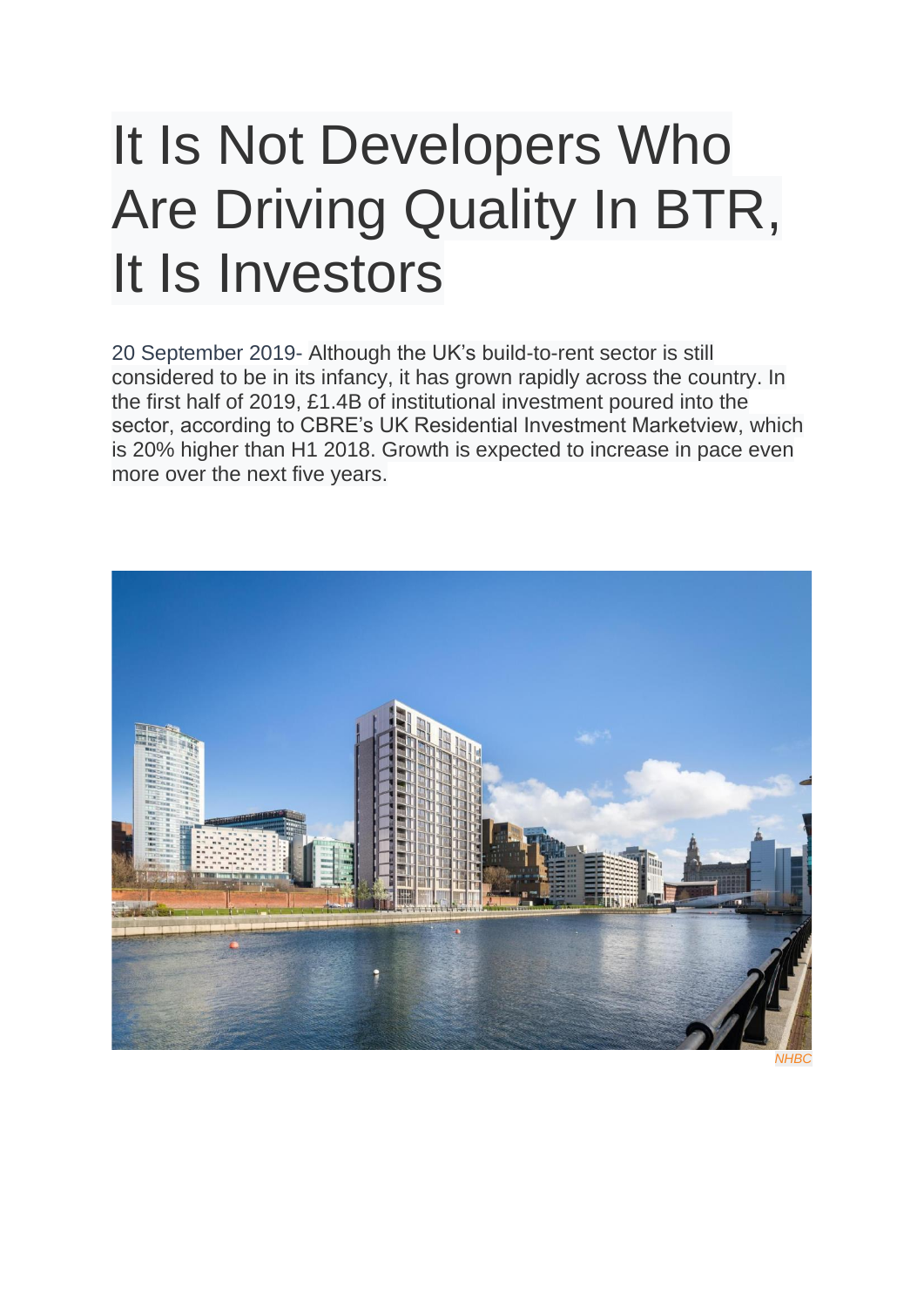## 20 September 2019 [NHBC](https://www.bisnow.com/blogs/nhbc) [Felicity Francis, Bisnow](https://www.bisnow.com/author/felicity-francis-184118)

Although the UK's build-to-rent sector is still considered to be in its infancy, it has grown rapidly across the country. In the first half of 2019, £1.4B of institutional investment poured into the sector, according to CBRE's UK Residential Investment Marketview, which is 20% higher than H1 2018. Growth is expected to increase in pace even more over the next five years.

As investment in BTR schemes has increased, so has investors' interest in quality. These investors aren't interested in constructing a scheme, then profiting from sales. These investors are in it for the long term, in partnership with BTR operators who have a strong interest in customer satisfaction.

"People are making a lifestyle choice when they choose to live in BTR," NHBC Senior Business Development Manager Graham Sibley said. "As the market gets more competitive, the design will improve even more. If a site pops up half a mile down the road, the customer might move if it is better quality. Operators want to retain occupants. One way to do that is to ensure top quality right from the beginning."

## **Investors Turn To Designers**

NHBC provides warrantees and insurance for new home construction. The organisation's role is to ensure standards are met and to provide insurance against something going wrong further down the line. Sibley described how demand from the BTR sector has increased over the years.

"We register about 160,000 homes a year and today about a third of those are BTR including affordable housing," he said. "This is a huge increase in the last five years. We can see that shift continuing as the market consolidates."

As the pursuit of quality has increased, investors have stipulated the involvement of NHBC earlier on in the construction process. They have become keen for NHBC to provide assurances to lenders about what protections can be put in place to mitigate the risks of forward funding a scheme, for example. Some investors, such as pension funds keen to secure long-term returns that match their pension liabilities, are even specifying that designers have this in mind from the start.

"Forward funding helps the contractor with cash flow, but it also raises the awareness of the potential risks in construction," Sibley said. "We're being asked to get involved in the design of the building even before the first spade hits the ground. We can review development before it's locked down, identify potential risks, work with designers on aspects such as fire safety which has become a big issue."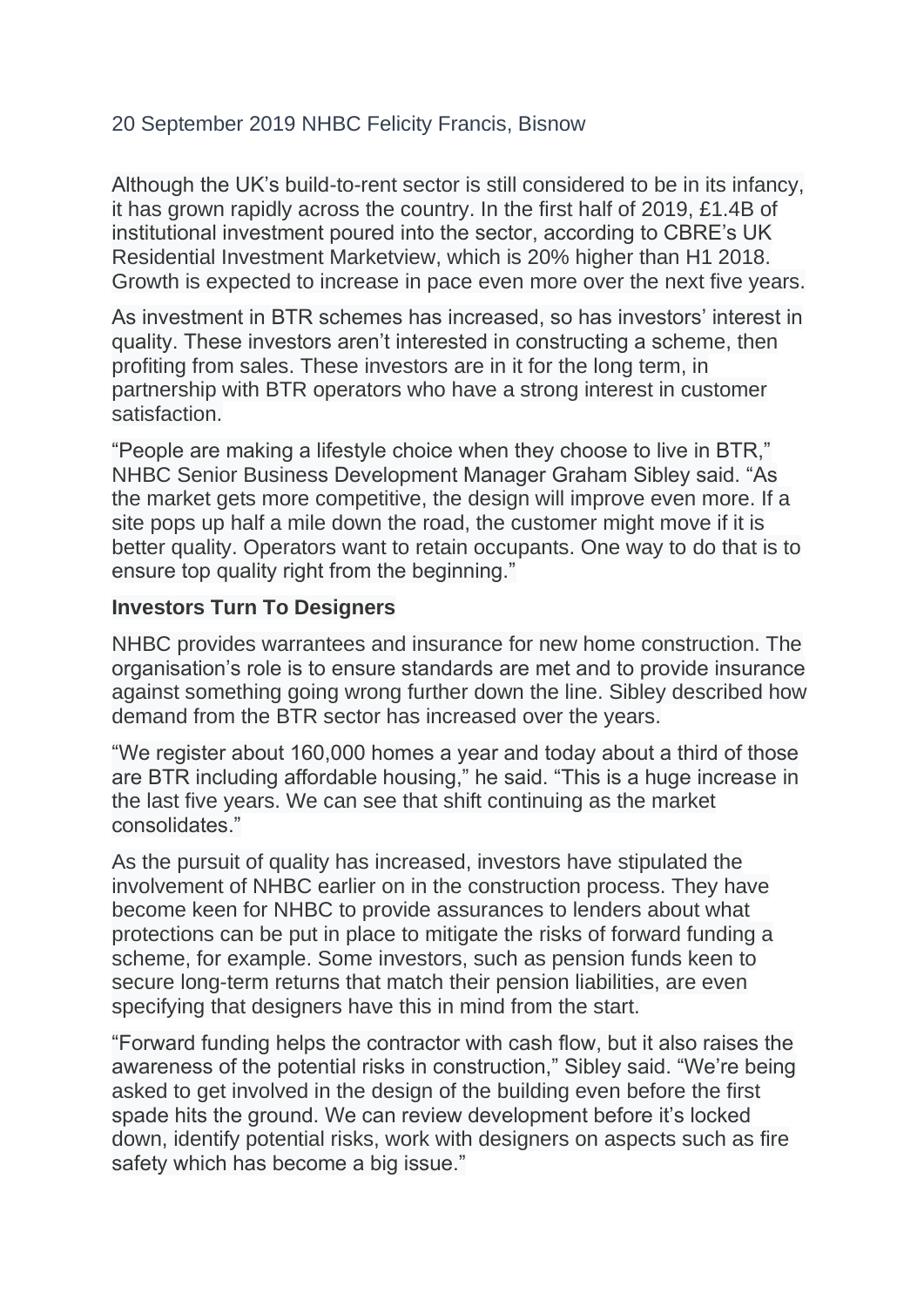

*[Pexels/Anamul Rezman](https://www.pexels.com/photo/two-man-holding-white-paper-1216589/)*

## **Construction Must Be Spot On, First Time**

There are many aspects to a building that can be given varying levels of attention. Installing technology that is future-proofed takes forwardplanning, but is as vital for customer satisfaction as investing in excellent acoustic performance. If a building is to stand the test of time, to bring those long-term returns, structural decisions need to be robust.

"Generally, BTR is built very well," Sibley said. "We're trying to drive quality up, to specify how new methods of construction should ensure quality, such as modular construction from factories. How are they put together on-site to ensure minimal defects? Will building control be sufficient? Will the final home meet standards?"

Of course, raising the standards of design is likely to increase initial capital expenditure. Putting more effort into getting all aspects of a building right the first time, rather than relying on a defect period, requires closer attention to detail.

"Increasingly, investors are willing to spend more upfront on BTR," Sibley said. "Ultimately, investors want the long-term value of an asset to be retained and operators want to provide the best possible customer experience. This all needs to be backed up by the knowledge that warranties are in place that can step in if need be. The more you can do to minimise defect repairs, for example, which would cause disruptions to tenants, the better."